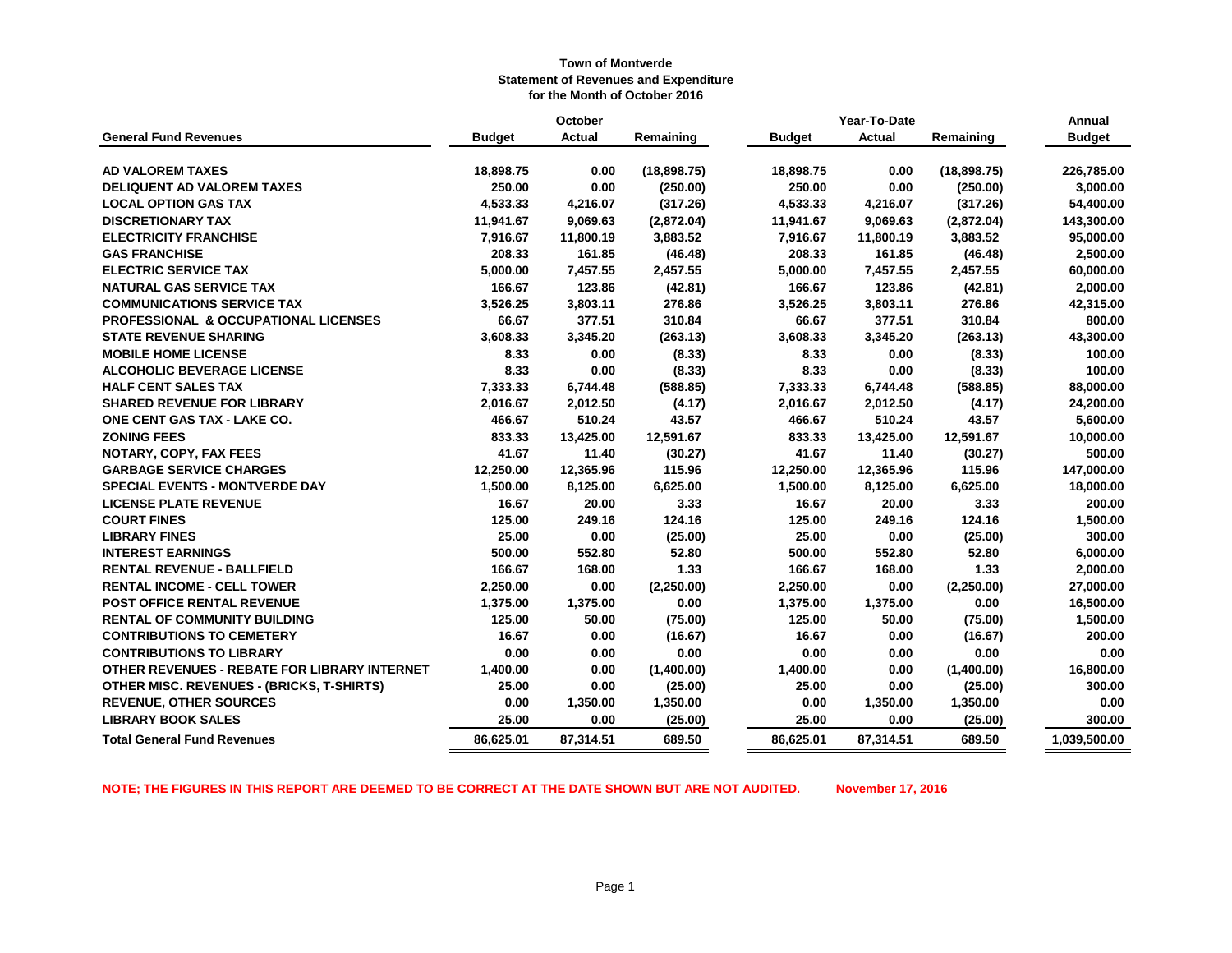|                                                                            |               | October       |             |                          | Year-To-Date  |                          | Annual                   |
|----------------------------------------------------------------------------|---------------|---------------|-------------|--------------------------|---------------|--------------------------|--------------------------|
| <b>General Fund Expenditure by Department</b>                              | <b>Budget</b> | <b>Actual</b> | Remaining   | <b>Budget</b>            | <b>Actual</b> | Remaining                | <b>Budget</b>            |
| <b>Elections Section (510)</b>                                             | 8.33          | 0.00          | 8.33        | 8.33                     | 0.00          | 8.33                     | 100.00                   |
| <b>Council Section (511)</b>                                               | 2,857.09      | 2,050.00      | 807.09      | 2,857.09                 | 2,050.00      | 807.09                   | 34,285.00                |
| <b>Mayor's Department (512)</b>                                            | 1,487.50      | 1,200.00      | 287.50      | 1,487.50                 | 1,200.00      | 287.50                   | 17,850.00                |
| <b>Financial and Administrative (513)</b>                                  | 21,480.18     | 16,275.50     | 5,204.68    | 21,480.18                | 16,275.50     | 5,204.68                 | 195,304.00               |
| <b>Legal Section (514)</b>                                                 | 3,625.00      | 4,416.95      | (791.95)    | 3,625.00                 | 4,416.95      | (791.95)                 | 43,500.00                |
| <b>COP Program Section (520)</b>                                           | 591.66        | 0.66          | 174.33      | 591.66                   | 0.66          | 591.00                   | 7,100.00                 |
| <b>Law Enforcement Section (521)</b>                                       | 22,085.99     | 22,354.20     | (268.21)    | 22,085.99                | 22,354.20     | (268.21)                 | 102,764.00               |
| <b>Garbage Section (534)</b>                                               | 10,250.00     | 10,386.00     | (136.00)    | 10,250.00                | 10,386.00     | (136.00)                 | 123,000.00               |
| <b>Public Works Special Projects (539)</b>                                 | 1,266.67      | 803.10        | 463.57      | 1,266.67                 | 803.10        | 463.57                   | 15,200.00                |
| <b>Roads Department (541)</b>                                              | 22,417.33     | 23,414.75     | (997.42)    | 22,417.33                | 23,414.75     | (997.42)                 | 188,708.00               |
| <b>Special Events Section (559)</b>                                        | 2,083.33      | 6,283.20      | (4, 199.87) | 2,083.33                 | 6,283.20      | (4, 199.87)              | 25,000.00                |
| <b>Cemetery Section (569)</b>                                              | 83.33         | 0.00          | 83.33       | 83.33                    | 0.00          | 83.33                    | 1,000.00                 |
| <b>Library Section (571)</b>                                               | 14,361.41     | 12,892.43     | 1,468.98    | 14,361.41                | 12,892.43     | 1,468.98                 | 118,800.00               |
| <b>Parks Department (572)</b>                                              | 7,028.51      | 8,025.07      | (996.56)    | 7,028.51                 | 8,025.07      | (996.56)                 | 84,342.00                |
| <b>Transfer to Fire Fund (599)</b>                                         | 4,014.17      | 4,014.17      | 0.00        | 4,014.17                 | 4,014.17      | 0.00                     | 48,170.00                |
| TOTAL GENERAL FUND EXPENDITURE                                             | 113,640.50    | 112,116.03    | 1,107.80    | 113,640.50               | 112,116.03    | 1,524.47                 | 1,005,123.00             |
| <b>Current Increase (Decrease) to Reserves:</b>                            |               | (24, 801.52)  |             |                          | (24, 801.52)  |                          |                          |
| <b>GENERAL FUND RESERVES</b>                                               |               |               |             |                          |               |                          |                          |
|                                                                            |               |               |             |                          |               |                          | Annual                   |
| Reserves (599)                                                             | <b>Budget</b> | <b>Actual</b> | Remaining   | <b>Budget</b>            | Actual        | Remaining                | <b>Budget</b>            |
| <b>GENERAL FUND RESERVES</b><br><b>RESERVE FOR CEMETERY</b>                |               |               |             | 1,025,000.00<br>8,700.00 | 0.00<br>0.00  | 1,025,000.00<br>8,700.00 | 1,025,000.00<br>8,700.00 |
| <b>RESERVE FOR HISTORICAL ASSOCIATION</b><br><b>RESERVE FOR OPERATIONS</b> |               |               |             | 2,500.00<br>166,800.00   | 0.00<br>0.00  | 2,500.00<br>166,800.00   | 2,500.00<br>166,800.00   |
| <b>Total Reserves</b>                                                      |               |               |             | 1,203,000.00             | 0.00          | 1,203,000.00             | 1,203,000.00             |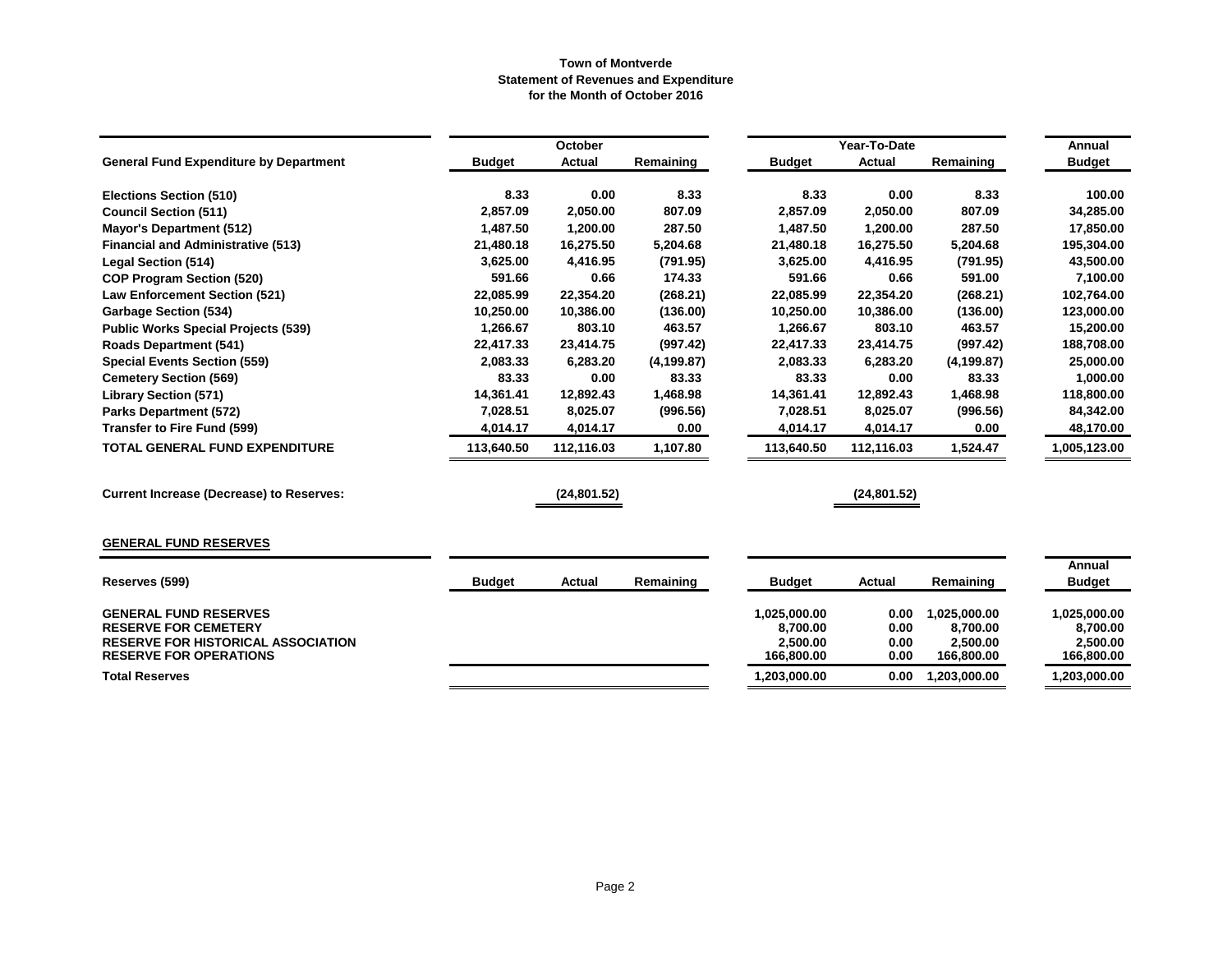# **BANK BALANCES**

|                                                 |              | <b>October</b>      |             | Year-To-Date |              |              |  |  |
|-------------------------------------------------|--------------|---------------------|-------------|--------------|--------------|--------------|--|--|
| <b>BANK BALANCES - Per Balance Sheet</b>        | Opening      | <b>Debit/Credit</b> | Closina     | Opening      | Debit/Credit | Closing      |  |  |
| <b>Operating Account</b>                        | 27.243.32    | (17,809.27)         | 9.434.05    | 27.243.32    | (17,809.27)  | 9,434.05     |  |  |
| <b>Money Market account</b>                     | 1.353.134.47 | 45.968.08           | .399.102.55 | 1,353,134.47 | 45.968.08    | 1,399,102.55 |  |  |
| <b>Deposit Account - Water Account Deposits</b> | 68.289.01    | (150.00)            | 68,139.01   | 68.289.01    | (150.00)     | 68,139.01    |  |  |
| <b>Library Account</b>                          | 1.975.50     | (10.00)             | 1.965.50    | 1.975.50     | (10.00)      | 1,965.50     |  |  |
| Investment account                              | 277,672.75   | 0.00                | 277.672.75  | 277,672.75   | 0.00         | 277.672.75   |  |  |

# **EXPENDITURE BREAKDOWN BY DEPARTMENT**

|                                                     |               | October       |           |               | Year-To-Date  |           | Annual        |
|-----------------------------------------------------|---------------|---------------|-----------|---------------|---------------|-----------|---------------|
| <b>Elections Section (510)</b>                      | <b>Budget</b> | <b>Actual</b> | Remaining | <b>Budget</b> | <b>Actual</b> | Remaining | <b>Budget</b> |
| <b>OPERATING EXPENDITURE</b>                        | 8.33          | 0.00          | 8.33      | 8.33          | 0.00          | 8.33      | 100.00        |
| <b>Total Elections Section Expenditure</b>          | 8.33          | 0.00          | 8.33      | 8.33          | 0.00          | 8.33      | 100.00        |
|                                                     |               | October       |           |               | Year-To-Date  |           | Annual        |
| <b>Council Section (511)</b>                        | <b>Budget</b> | Actual        | Remaining | <b>Budget</b> | <b>Actual</b> | Remaining | <b>Budget</b> |
| <b>CONTRACTURAL SERVICES (Council Stipends)</b>     | 2,350.00      | 2,050.00      | 300.00    | 2,350.00      | 2,050.00      | 300.00    | 28,200.00     |
| <b>TRAVEL</b>                                       | 416.67        | 0.00          | 416.67    | 416.67        | 0.00          | 416.67    | 5,000.00      |
| <b>PRINTING AND COPYING</b>                         | 16.67         | 0.00          | 16.67     | 16.67         | 0.00          | 16.67     | 200.00        |
| SUBSCRIPTIONS, MEMBERSHIP AND TRAINING              | 73.75         | 0.00          | 73.75     | 73.75         | 0.00          | 73.75     | 885.00        |
| <b>Total Council Department Expenditure</b>         | 2,857.09      | 2,050.00      | 807.09    | 2,857.09      | 2,050.00      | 807.09    | 34,285.00     |
|                                                     |               | October       |           |               | Year-To-Date  |           | Annual        |
| Mayor's Department (512)                            | <b>Budget</b> | Actual        | Remaining | <b>Budget</b> | Actual        | Remaining | <b>Budget</b> |
| <b>CONTRACTURAL SERVICES (Mayor's Stipend)</b>      | 1,200.00      | 1,200.00      | 0.00      | 1,200.00      | 1,200.00      | 0.00      | 14,400.00     |
| <b>OTHER CURRENT CHARGES (Employee Recognition)</b> | 250.00        | 0.00          | 250.00    | 250.00        | 0.00          | 250.00    | 3,000.00      |
| SUBSCRIPTIONS, MEMBERSHIPS AND TRAINING             | 37.50         | 0.00          | 37.50     | 37.50         | 0.00          | 37.50     | 450.00        |
| <b>Total Mayor's Department Expenditure</b>         | 1,487.50      | 1,200.00      | 287.50    | 1,487.50      | 1,200.00      | 287.50    | 17,850.00     |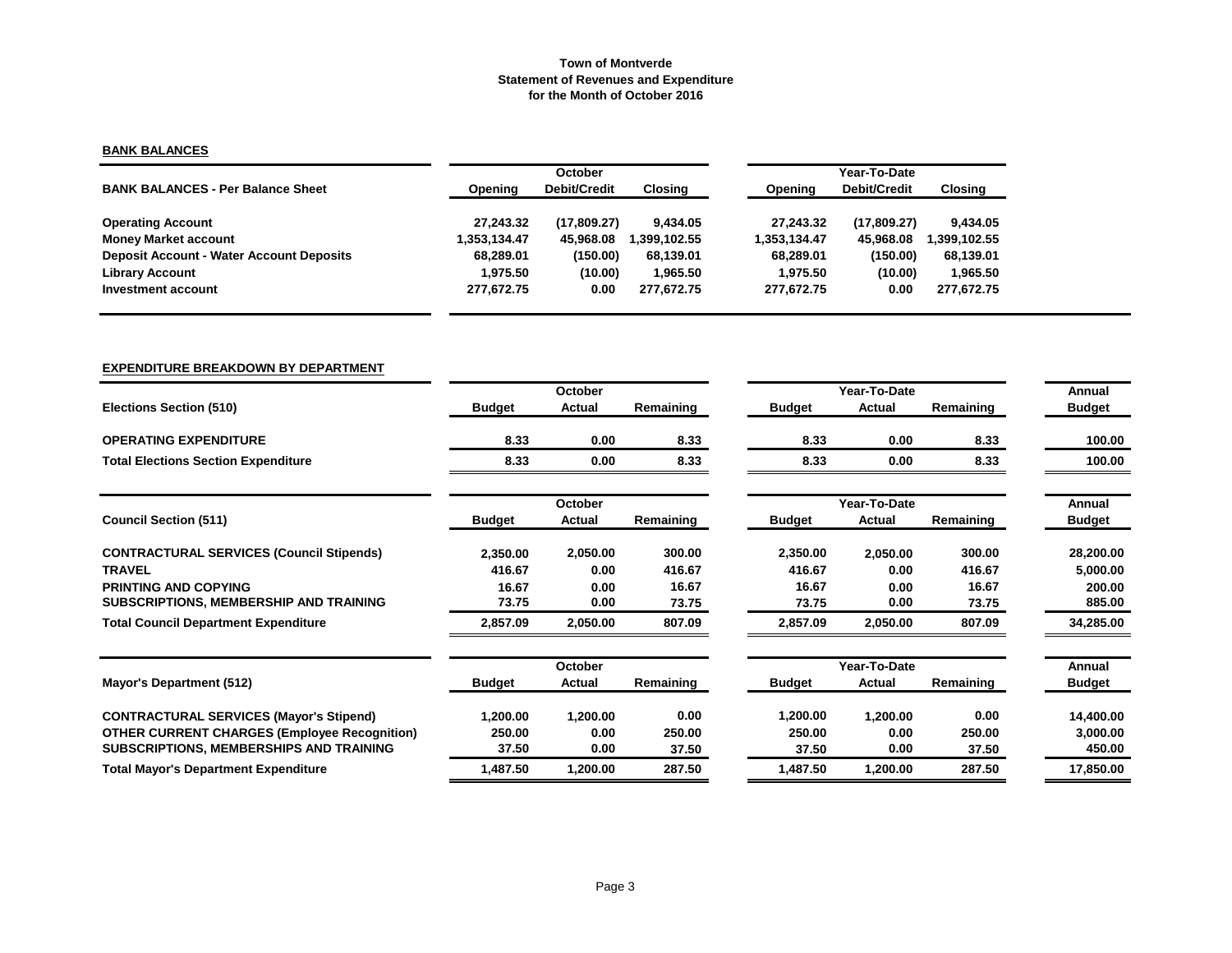|                                                            |               | <b>October</b> |           |               | Year-To-Date  |           | Annual        |
|------------------------------------------------------------|---------------|----------------|-----------|---------------|---------------|-----------|---------------|
| <b>Financial and Administrative Department (513)</b>       | <b>Budget</b> | Actual         | Remaining | <b>Budget</b> | <b>Actual</b> | Remaining | <b>Budget</b> |
| <b>REGULAR SALARIES &amp; WAGES</b>                        | 2,561.67      | 2,252.00       | 309.67    | 2,561.67      | 2,252.00      | 309.67    | 30,740.00     |
| <b>HEALTH INSURANCE</b>                                    | 656.92        | 571.24         | 85.68     | 656.92        | 571.24        | 85.68     | 7,883.00      |
| <b>RETIREMENT PLAN</b>                                     | 192.67        | 169.35         | 23.32     | 192.67        | 169.35        | 23.32     | 2,312.00      |
| <b>FICA MATCHING</b>                                       | 196.00        | 171.76         | 24.24     | 196.00        | 171.76        | 24.24     | 2,352.00      |
| <b>WORKERS COMPENSATION</b>                                | 17.83         | 103.00         | (85.17)   | 17.83         | 103.00        | (85.17)   | 214.00        |
| <b>PROFESSIONAL SERVICES:</b>                              |               |                |           |               |               |           |               |
| <b>Planning Consultant</b>                                 | 2,166.67      | 2,890.00       | (723.33)  | 2,166.67      | 2,890.00      | (723.33)  | 26,000.00     |
| <b>Engineering (non-project)</b>                           | 4,166.67      | 0.00           | 4,166.67  | 4,166.67      | 0.00          | 4,166.67  | 50,000.00     |
| <b>Background Check and Bank Fees</b>                      | 6.25          | 5.63           | 0.62      | 6.25          | 5.63          | 0.62      | 75.00         |
| <b>Municode Services</b>                                   | 583.33        | 900.00         | (316.67)  | 583.33        | 900.00        | (316.67)  | 7,000.00      |
| <b>ACCOUNTING &amp; AUDITING</b>                           | 833.33        | 0.00           | 833.33    | 833.33        | 0.00          | 833.33    | 10,000.00     |
| <b>CONTRACTUAL SERVICES:</b>                               |               |                |           |               |               |           |               |
| <b>Consulting Service</b>                                  | 416.67        | 1,100.00       | (683.33)  | 416.67        | 1,100.00      | (683.33)  | 5,000.00      |
| <b>Janitorial Services</b>                                 | 166.67        | 97.28          | 69.39     | 166.67        | 97.28         | 69.39     | 2,000.00      |
| <b>Internet Domain</b>                                     | 20.83         | 51.78          | (30.95)   | 20.83         | 51.78         | (30.95)   | 250.00        |
| <b>TRAVEL</b>                                              | 166.67        | 0.00           | 166.67    | 166.67        | 0.00          | 166.67    | 2,000.00      |
| <b>TELEPHONE &amp; CABLE INTERNET SERVICE</b>              | 500.00        | 491.19         | 8.81      | 500.00        | 491.19        | 8.81      | 6,000.00      |
| <b>POSTAGE &amp; FREIGHT</b>                               | 250.00        | 521.92         | (271.92)  | 250.00        | 521.92        | (271.92)  | 3,000.00      |
| <b>UTILITIES</b>                                           | 441.67        | 428.14         | 13.53     | 441.67        | 428.14        | 13.53     | 5,300.00      |
| <b>RENTALS &amp; LEASES (Copier)</b>                       | 183.33        | 195.11         | (11.78)   | 183.33        | 195.11        | (11.78)   | 2,200.00      |
| <b>INSURANCE</b>                                           | 5,678.00      | 5,476.94       | 201.06    | 5,678.00      | 5,476.94      | 201.06    | 5,678.00      |
| <b>REPAIR &amp; MAINTENANCE:</b>                           |               |                |           |               |               |           |               |
| <b>USTI Software Maintenance Contract</b>                  | 250.00        | 0.00           | 250.00    | 250.00        | 0.00          | 250.00    | 3,000.00      |
| <b>Pest Control/Termite Protection</b>                     | 54.17         | 0.00           | 54.17     | 54.17         | 0.00          | 54.17     | 650.00        |
| <b>Alarm System</b>                                        | 100.00        | 49.43          | 50.57     | 100.00        | 49.43         | 50.57     | 1,200.00      |
| <b>Fire Equipment Inspections</b>                          | 4.17          | 0.00           | 4.17      | 4.17          | 0.00          | 4.17      | 50.00         |
| <b>Computer Maintenance</b>                                | 75.00         | 0.00           | 75.00     | 75.00         | 0.00          | 75.00     | 900.00        |
| <b>Repairs to Buildings</b>                                | 125.00        | 210.00         | (85.00)   | 125.00        | 210.00        | (85.00)   | 1,500.00      |
| <b>Renovation of Auditorium</b>                            | 833.33        | 0.00           | 833.33    | 833.33        | 0.00          | 833.33    | 10,000.00     |
| <b>S.I.R.E Software Maintenance</b>                        | 100.00        | 0.00           | 100.00    | 100.00        | 0.00          | 100.00    | 1,200.00      |
| <b>PRINTING &amp; COPYING</b>                              | 116.67        | 94.95          | 21.72     | 116.67        | 94.95         | 21.72     | 1,400.00      |
| <b>OTHER CHARGES - Town Hall Exp. &amp; Recording Fees</b> | 208.33        | 213.32         | (4.99)    | 208.33        | 213.32        | (4.99)    | 2,500.00      |
| <b>OFFICE SUPPLIES</b>                                     | 83.33         | 226.23         | (142.90)  | 83.33         | 226.23        | (142.90)  | 1,000.00      |
| <b>OPERATING SUPPLIES - Janitorial Supplies</b>            | 141.67        | 56.23          | 85.44     | 141.67        | 56.23         | 85.44     | 1,700.00      |
| <b>SUBSCRIPTIONS, MEMBERSHIPS, &amp; TRAINING</b>          | 183.33        | 0.00           | 183.33    | 183.33        | 0.00          | 183.33    | 2,200.00      |
| <b>Total Financial &amp; Admin Expenditure</b>             | 21,480.18     | 16,275.50      | 5,204.68  | 21,480.18     | 16,275.50     | 5,204.68  | 195,304.00    |

*Highlights:*

**Fees incurred for Planning Consultant for review of permit applications, site plans, variances, etc are reimbursed to the Town by the applicant**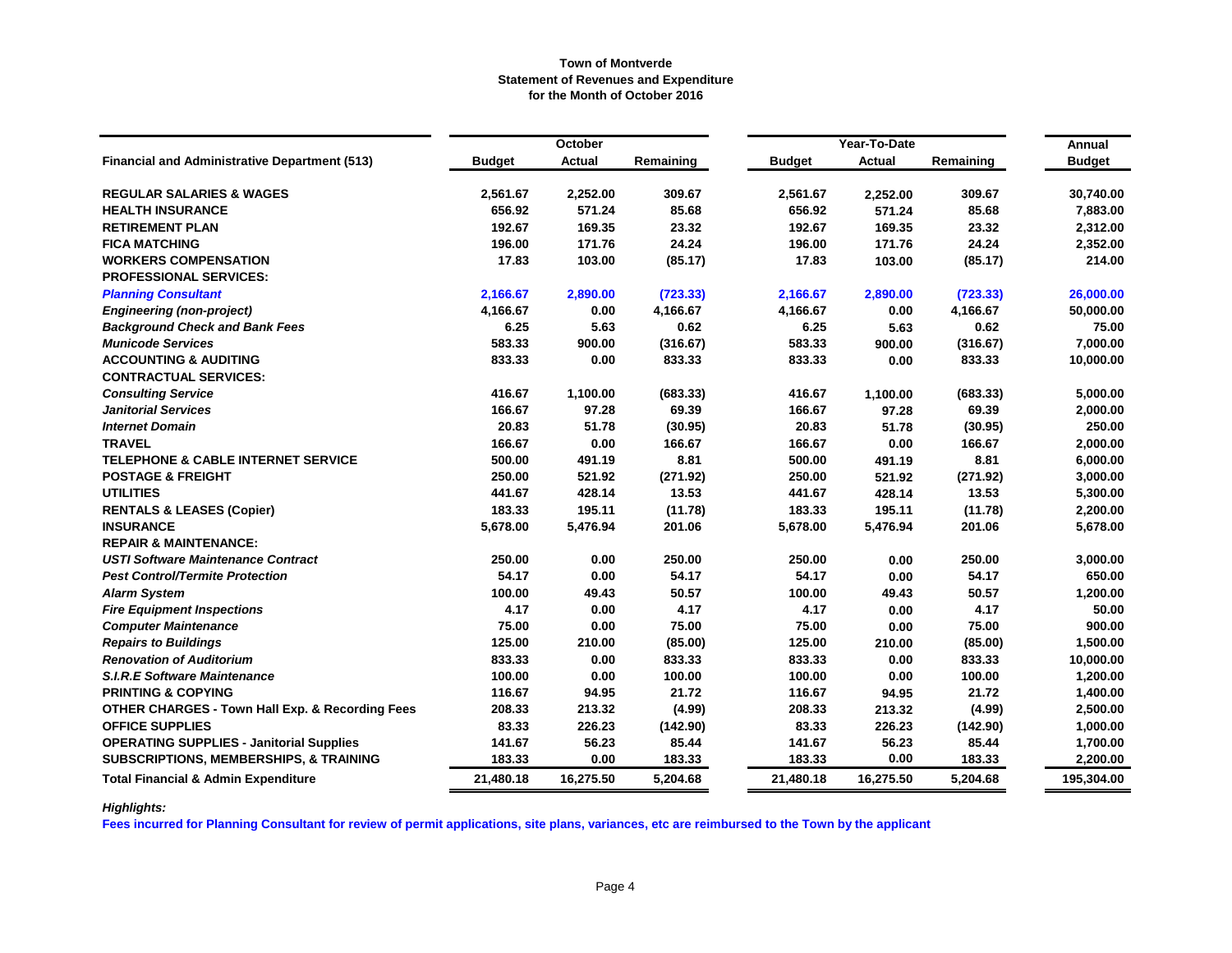|                                                      |               | October       |           |               | Year-To-Date  |           | Annual           |
|------------------------------------------------------|---------------|---------------|-----------|---------------|---------------|-----------|------------------|
| <b>Legal Section (514)</b>                           | <b>Budget</b> | <b>Actual</b> | Remaining | <b>Budget</b> | <b>Actual</b> | Remaining | <b>Budget</b>    |
| <b>PROFESSIONAL SERVICES - Legal Councel</b>         | 3,333.33      | 3,899.70      | (566.37)  | 3,333.33      | 3,899.70      | (566.37)  | 40,000.00        |
| <b>LEGAL ADVERTS</b>                                 | 291.67        | 517.25        | (225.58)  | 291.67        | 517.25        | (225.58)  | 3,500.00         |
| <b>Total Legal Section Expenditure</b>               | 3,625.00      | 4,416.95      | (791.95)  | 3,625.00      | 4,416.95      | (791.95)  | 43,500.00        |
|                                                      |               | October       |           |               | Year-To-Date  |           | Annual           |
| <b>COP Program Section (520)</b>                     | <b>Budget</b> | <b>Actual</b> | Remaining | <b>Budget</b> | <b>Actual</b> | Remaining | <b>Budget</b>    |
| <b>TELEPHONE</b>                                     | 8.33          | 0.66          | 7.67      | 8.33          | 0.66          | 7.67      | Annual<br>100.00 |
| <b>REPAIR &amp; MAINTENANCE</b>                      | 83.33         | 0.00          | 83.33     | 83.33         | 0.00          | 83.33     | 1,000.00         |
| OTHER CHARGES AND OBLIGATIONS                        | 416.67        |               |           | 416.67        | 0.00          | 416.67    | 5,000.00         |
| <b>FUEL</b>                                          | 83.33         | 0.00          | 83.33     | 83.33         | 0.00          | 83.33     | 1,000.00         |
| <b>Total COP Program Expenditure</b>                 | 591.66        | 0.66          | 174.33    | 591.66        | 0.66          | 591.00    | 7,100.00         |
|                                                      |               | October       |           |               | Year-To-Date  |           | Annual           |
| <b>Law Enforcement Section (521)</b>                 | <b>Budget</b> | <b>Actual</b> | Remaining | <b>Budget</b> | Actual        | Remaining | <b>Budget</b>    |
| <b>LAKE COUNTY SHERIFF'S CONTRACT Paid Quarterly</b> | 20,283.50     | 20,283.28     | 0.22      | 20,283.50     | 20,283.28     | 0.22      | 81,134.00        |
| <b>FUNDS FOR EXTRA DETAILS</b>                       | 1,666.66      | 1,939.95      | (273.29)  | 1,666.66      | 1,939.95      | (273.29)  | 20,000.00        |
| <b>TELEPHONE</b>                                     | 91.67         | 79.56         | 12.11     | 91.67         | 79.56         | 12.11     | 1,100.00         |
| <b>UTILITIES - Electricity</b>                       | 35.83         | 39.41         | (3.58)    | 35.83         | 39.41         | (3.58)    | 430.00           |
| REPAIR & MAINTENANCE - Pest Control & Fire Ex. Insp. | 8.33          | 12.00         | (3.67)    | 8.33          | 12.00         | (3.67)    | 100.00           |
| <b>Total Law Enforcement Expenditure</b>             | 22,085.99     | 22,354.20     | (268.21)  | 22,085.99     | 22,354.20     | (268.21)  | 102,764.00       |
|                                                      |               | October       |           |               | Year-To-Date  |           | Annual           |
| <b>Garbage Section (534)</b>                         | <b>Budget</b> | <b>Actual</b> | Remaining | <b>Budget</b> | <b>Actual</b> | Remaining | <b>Budget</b>    |
| <b>CONTRACTUAL SERVICES</b>                          | 10,250.00     | 10,386.00     | (136.00)  | 10,250.00     | 10,386.00     | (136.00)  | 123,000.00       |
| <b>Total Garbage Section Expenditure</b>             | 10,250.00     | 10,386.00     | (136.00)  | 10,250.00     | 10,386.00     | (136.00)  | 123,000.00       |
|                                                      |               | October       |           |               | Year-To-Date  |           | Annual           |
| <b>Public Works General Projects (539)</b>           | <b>Budget</b> | <b>Actual</b> | Remaining | <b>Budget</b> | Actual        | Remaining | <b>Budget</b>    |
| <b>REPAIRS AND MAINTENANCE</b>                       | 600.00        | 0.00          | 600.00    | 600.00        | 0.00          | 600.00    | 6,000.00         |
| <b>LAKE FLORENCE ELECTRICITY</b>                     | 500.00        | 763.69        | (263.69)  | 500.00        | 763.69        | (263.69)  | 6,000.00         |
| <b>ELECTRICITY AT PW BUILDING</b>                    | 41.67         | 39.41         | 2.26      | 41.67         | 39.41         | 2.26      | 500.00           |
| <b>LANDSCAPING AT PW BUILDING</b>                    | 0.00          | 0.00          | 0.00      | 0.00          | 0.00          | 0.00      | 1,200.00         |
| <b>OPERATING SUPPLIES</b>                            | 125.00        | 0.00          | 125.00    | 125.00        | 0.00          | 125.00    | 1,500.00         |
| <b>Total Public Works General Projects</b>           | 1,266.67      | 803.10        | 463.57    | 1,266.67      | 803.10        | 463.57    | 15,200.00        |
|                                                      |               |               |           |               |               |           |                  |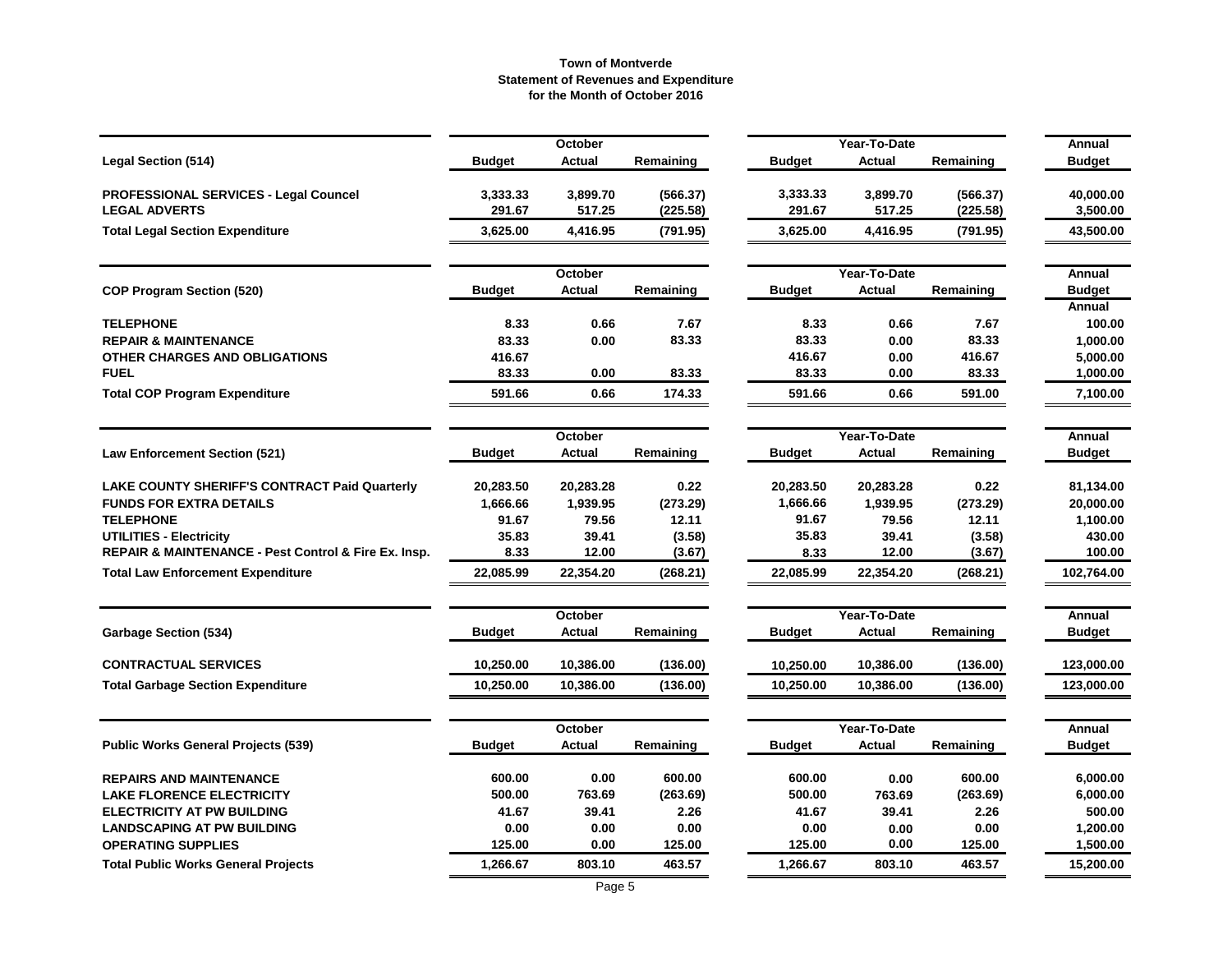|                                                                     |               | <b>October</b> |             |               | Year-To-Date |             |                         |  |
|---------------------------------------------------------------------|---------------|----------------|-------------|---------------|--------------|-------------|-------------------------|--|
| <b>Roads Department (541)</b>                                       | <b>Budget</b> | <b>Actual</b>  | Remaining   | <b>Budget</b> | Actual       | Remaining   | Annual<br><b>Budget</b> |  |
| <b>REGULAR SALARIES &amp; WAGES</b>                                 | 2,406.33      | 2,196.31       | 210.02      | 2,406.33      | 2,196.31     | 210.02      | 28,876.00               |  |
| <b>RETIREMENT PLAN</b>                                              | 181.00        | 165.55         | 15.45       | 181.00        | 165.55       | 15.45       | 2,172.00                |  |
| <b>UNIFORMS &amp; CLOTHING</b>                                      | 20.83         | 0.00           | 20.83       | 20.83         | 0.00         | 20.83       | 250.00                  |  |
| <b>FICA MATCHING</b>                                                | 184.17        | 168.02         | 16.15       | 184.17        | 168.02       | 16.15       | 2,210.00                |  |
| <b>WORKERS COMPENSATION</b>                                         | 133.33        | 1,506.00       | (1,372.67)  | 133.33        | 1,506.00     | (1,372.67)  | 1,600.00                |  |
| <b>PROFESSIONAL SERVICES - Engineering</b>                          | 416.67        | 0.00           | 416.67      | 416.67        | 0.00         | 416.67      | 5,000.00                |  |
| <b>CONTRACTUAL SERVICES - Removal of Trees, Lowry</b><br>UTILITIES: | 833.33        | 520.00         | 313.33      | 833.33        | 520.00       | 313.33      | 10,000.00               |  |
| <b>Street Lighting - Power</b>                                      | 1,041.67      | 937.60         | 104.07      | 1,041.67      | 937.60       | 104.07      | 12,500.00               |  |
| <b>Street Lighting - Equipment Rental &amp; Lease</b>               | 2,250.00      | 1,979.49       | 270.51      | 2,250.00      | 1,979.49     | 270.51      | 27,000.00               |  |
| <b>INSURANCE</b>                                                    | 7,300.00      | 7,041.78       | 258.22      | 7,300.00      | 7,041.78     | 258.22      | 7,300.00                |  |
| <b>REPAIR AND MAINTENANCE - Truck Service</b>                       | 500.00        | 0.00           | 500.00      | 500.00        | 0.00         | 500.00      | 6,000.00                |  |
| <b>OPERATING SUPPLIES</b>                                           | 62.50         | 0.00           | 62.50       | 62.50         | 0.00         | 62.50       | 750.00                  |  |
| <b>FUEL</b>                                                         | 20.83         | 0.00           | 20.83       | 20.83         | 0.00         | 20.83       | 250.00                  |  |
| <b>ROAD MATERIALS &amp; SUPPLIES</b>                                | 650.00        | 0.00           | 650.00      | 650.00        | 0.00         | 650.00      | 7,800.00                |  |
| <b>INFRASTRUCTURE - Road Repair</b>                                 | 6,250.00      | 8,900.00       | (2,650.00)  | 6,250.00      | 8,900.00     | (2,650.00)  | 75,000.00               |  |
| <b>AID TO GOVERNMENT AGENCIES - Grants</b>                          | 166.67        | 0.00           | 166.67      | 166.67        | 0.00         | 166.67      | 2,000.00                |  |
| <b>Total Roads Department</b>                                       | 22,417.33     | 23,414.75      | (997.42)    | 22,417.33     | 23,414.75    | (997.42)    | 188,708.00              |  |
|                                                                     |               | <b>October</b> |             |               | Year-To-Date |             | <b>Annual</b>           |  |
| <b>Special Events Section (559)</b>                                 | <b>Budget</b> | <b>Actual</b>  | Remaining   | <b>Budget</b> | Actual       | Remaining   | <b>Budget</b>           |  |
| <b>MONTVERDE DAY &amp; CONCERTS IN THE PARK</b>                     | 2,083.33      | 6,283.20       | (4, 199.87) | 2,083.33      | 6,283.20     | (4, 199.87) | 25,000.00               |  |
| <b>Total Special Events Section Expenditure</b>                     | 2,083.33      | 6,283.20       | (4, 199.87) | 2,083.33      | 6,283.20     | (4, 199.87) | 25,000.00               |  |
|                                                                     |               | October        |             |               | Year-To-Date |             | <b>Annual</b>           |  |
| <b>Cemetery Section (569)</b>                                       | <b>Budget</b> | <b>Actual</b>  | Remaining   | <b>Budget</b> | Actual       | Remaining   | <b>Budget</b>           |  |
| <b>Repairs and Maintenance</b>                                      | 83.33         | 0.00           | 83.33       | 83.33         | 0.00         | 83.33       | 1,000.00                |  |
| <b>Total Cemetery Section Expenditure</b>                           | 83.33         | 0.00           | 83.33       | 83.33         | 0.00         | 83.33       | 1,000.00                |  |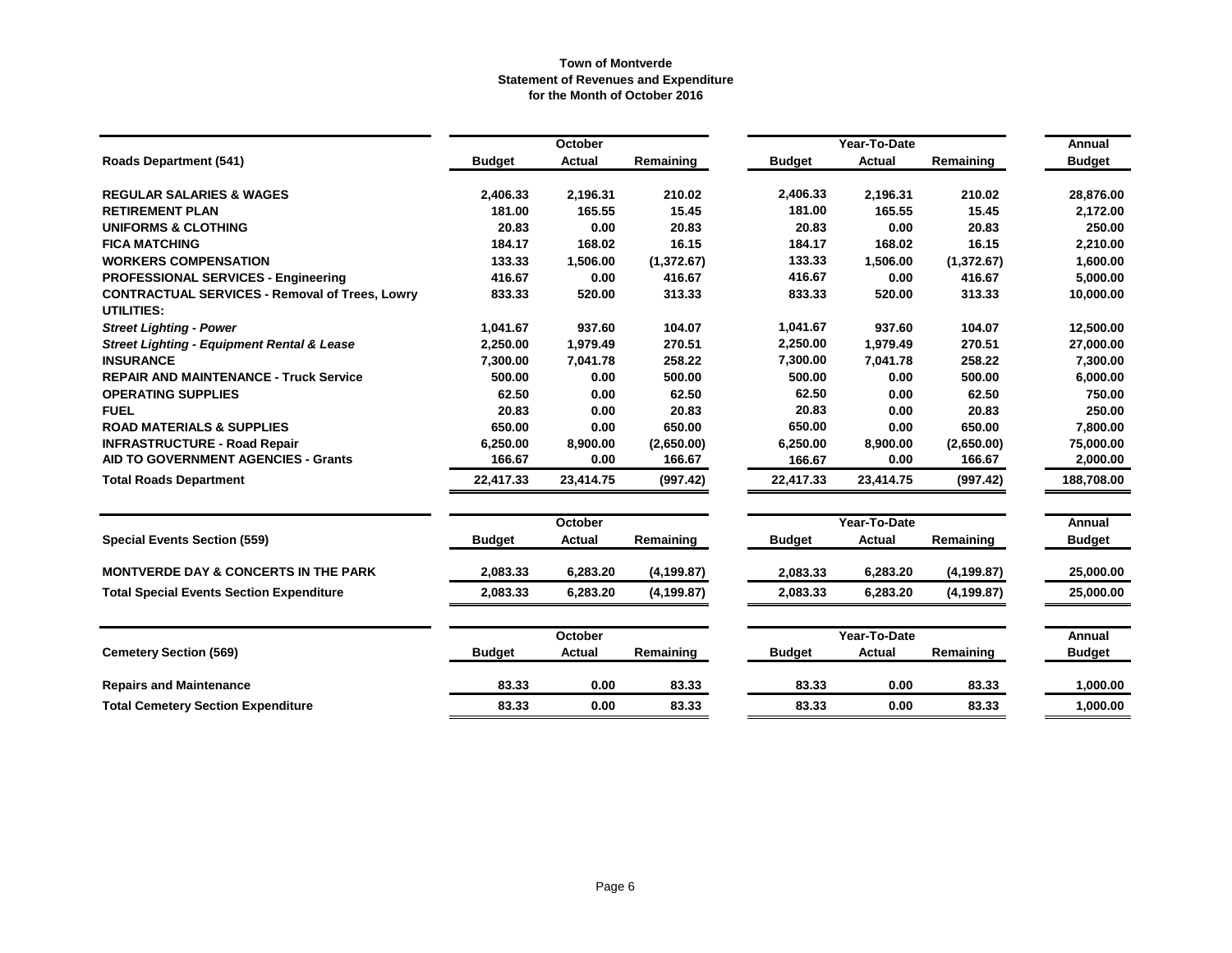|                                                   |               | October       |           |               | Year-To-Date  |           |                         |  |
|---------------------------------------------------|---------------|---------------|-----------|---------------|---------------|-----------|-------------------------|--|
| <b>Library Department (571)</b>                   | <b>Budget</b> | <b>Actual</b> | Remaining | <b>Budget</b> | <b>Actual</b> | Remaining | Annual<br><b>Budget</b> |  |
| <b>REGULAR SALARIES &amp; WAGES</b>               | 4,415.58      | 3,864.82      | 550.76    | 4,415.58      | 3,864.82      | 550.76    | 52,987.00               |  |
| <b>HEALTH INSURANCE</b>                           | 1,260.08      | 1,095.74      | 164.34    | 1,260.08      | 1,095.74      | 164.34    | 15,121.00               |  |
| <b>RETIREMENT PLAN</b>                            | 246.50        | 292.18        | (45.68)   | 246.50        | 292.18        | (45.68)   | 2,958.00                |  |
| <b>FICA MATCHING</b>                              | 337.83        | 294.05        | 43.78     | 337.83        | 294.05        | 43.78     | 4,054.00                |  |
| <b>WORKERS COMPENSATION</b>                       | 10.83         | 140.00        | (129.17)  | 10.83         | 140.00        | (129.17)  | 130.00                  |  |
| <b>CONTRACTUAL SERVICES:</b>                      |               |               |           |               | 0.00          |           |                         |  |
| <b>Cleaning Services</b>                          | 149.00        | 97.28         | 51.72     | 149.00        | 97.28         | 51.72     | 1,788.00                |  |
| <b>TRAVEL</b>                                     | 16.67         | 0.00          | 16.67     | 16.67         | 0.00          | 16.67     | 200.00                  |  |
| TELEPHONE (80% of cost is rebated in revenues)    | 1,859.17      | 1,581.47      | 277.70    | 1,859.17      | 1,581.47      | 277.70    | 22,310.00               |  |
| <b>POSTAGE &amp; FREIGHT</b>                      | 16.67         | 0.00          | 16.67     | 16.67         | 0.00          | 16.67     | 200.00                  |  |
| <b>UTILITIES</b>                                  | 375.00        | 435.74        | (60.74)   | 375.00        | 435.74        | (60.74)   | 4,500.00                |  |
| <b>INSURANCE</b>                                  | 4,867.00      | 4,694.52      | 172.48    | 4,867.00      | 4,694.52      | 172.48    | 4,867.00                |  |
| <b>REPAIR &amp; MAINTENANCE:</b>                  |               |               |           |               |               |           |                         |  |
| <b>Pest Control</b>                               | 19.58         | 0.00          | 19.58     | 19.58         | 0.00          | 19.58     | 235.00                  |  |
| <b>General Repairs and Maintenance</b>            | 197.08        | 130.00        | 67.08     | 197.08        | 130.00        | 67.08     | 2,365.00                |  |
| <b>Alarm System Fees</b>                          | 32.92         | 0.00          | 32.92     | 32.92         | 0.00          | 32.92     | 395.00                  |  |
| <b>Fire Extinguisher Inspection</b>               | 3.34          | 0.00          | 3.34      | 3.34          | 0.00          | 3.34      | 40.00                   |  |
| <b>PROMOTIONAL ACTIVITIES</b>                     | 58.33         | 0.00          | 58.33     | 58.33         | 0.00          | 58.33     | 700.00                  |  |
| OTHER CURRENT CHARGES AND OBLIGATIONS             | 66.67         | 0.00          | 66.67     | 66.67         | 0.00          | 66.67     | 800.00                  |  |
| <b>OFFICE SUPPLIES</b>                            | 83.33         | 0.00          | 83.33     | 83.33         | 0.00          | 83.33     | 1,000.00                |  |
| <b>OPERATING SUPPLIES</b>                         | 33.33         | 0.00          | 33.33     | 33.33         | 0.00          | 33.33     | 400.00                  |  |
| <b>SUBSCRIPTIONS, MEMBERSHIPS, &amp; TRAINING</b> | 20.83         | 0.00          | 20.83     | 20.83         | 0.00          | 20.83     | 250.00                  |  |
| <b>MACHINERY AND EQUIPMENT</b>                    | 0.00          | 0.00          | 0.00      | 0.00          | 0.00          | 0.00      | 0.00                    |  |
| <b>LIBRARY BOOKS AND MATERIALS</b>                | 291.67        | 266.63        | 25.04     | 291.67        | 266.63        | 25.04     | 3,500.00                |  |
| <b>Total Library Department Expenditure</b>       | 14,361.41     | 12,892.43     | 1,468.98  | 14,361.41     | 12,892.43     | 1,468.98  | 118,800.00              |  |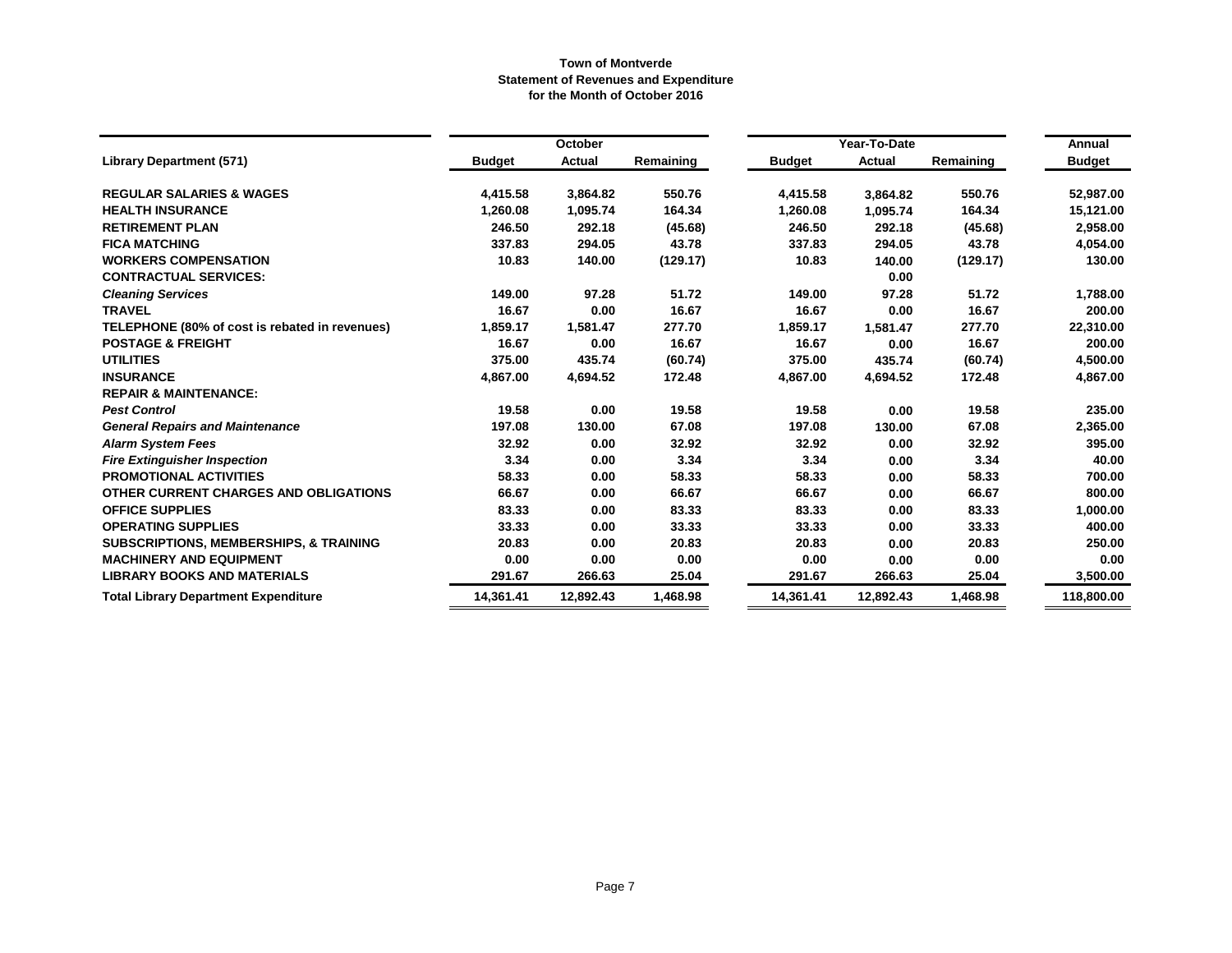|                                                              |               | October       |            |               | Year-To-Date |            |               |  |
|--------------------------------------------------------------|---------------|---------------|------------|---------------|--------------|------------|---------------|--|
| Parks Department (572)                                       | <b>Budget</b> | <b>Actual</b> | Remaining  | <b>Budget</b> | Actual       | Remaining  | <b>Budget</b> |  |
| <b>PROFESSIONAL SERVICES</b>                                 | 416.67        | 0.00          | 416.67     | 416.67        | 0.00         | 416.67     | 5,000.00      |  |
| <b>CONTRACTUAL SERVICES:</b>                                 |               |               |            |               |              |            |               |  |
| <b>Tree Removal in Parks</b>                                 | 166.67        | 0.00          | 166.67     | 166.67        | 0.00         | 166.67     | 2,000.00      |  |
| Janitorial Services at the Community Building                | 116.00        | 97.25         | 18.75      | 116.00        | 97.25        | 18.75      | 1,392.00      |  |
| <b>TELEPHONE &amp; INTERNET</b>                              | 166.67        | 147.94        | 18.73      | 166.67        | 147.94       | 18.73      | 2,000.00      |  |
| <b>UTILITIES - Electric &amp; Gas</b>                        | 283.33        | 277.25        | 6.08       | 283.33        | 277.25       | 6.08       | 3,400.00      |  |
| <b>RENTALS &amp; LEASES</b>                                  | 16.67         | 0.00          | 16.67      | 16.67         | 0.00         | 16.67      | 200.00        |  |
| <b>INSURANCE</b>                                             | 270.83        | 3,129.68      | (2,858.85) | 270.83        | 3,129.68     | (2,858.85) | 3,250.00      |  |
| <b>REPAIR &amp; MAINTENANCE:</b>                             |               |               |            |               |              |            |               |  |
| <b>Pest Control</b>                                          | 50.00         | 50.00         | 0.00       | 50.00         | 50.00        | 0.00       | 600.00        |  |
| <b>Clearing of Lakes</b>                                     | 54.16         | 0.00          | 54.16      | 54.16         | 0.00         | 54.16      | 650.00        |  |
| <b>Tree Trimming</b>                                         | 166.67        | 0.00          | 166.67     | 166.67        | 0.00         | 166.67     | 2,000.00      |  |
| <b>Fire Extinguisher Inspection</b>                          | 16.67         | 0.00          | 16.67      | 16.67         | 0.00         | 16.67      | 200.00        |  |
| <b>Maintenance of Vehicles</b>                               | 133.33        | 52.77         | 80.56      | 133.33        | 52.77        | 80.56      | 1,600.00      |  |
| <b>Repairs to Community Building</b>                         | 133.33        | 368.99        | (235.66)   | 133.33        | 368.99       | (235.66)   | 1,600.00      |  |
| <b>Maintainance of Parks</b>                                 | 291.67        | 29.36         | 262.31     | 291.67        | 29.36        | 262.31     | 3,500.00      |  |
| <b>Mowing</b>                                                | 3,075.00      | 2,937.22      | 137.78     | 3,075.00      | 2,937.22     | 137.78     | 36,900.00     |  |
| <b>OTHER CURRENT CHARGES &amp; OBLIGATIONS</b>               | 4.17          | 0.00          | 4.17       | 4.17          | 0.00         | 4.17       | 50.00         |  |
| <b>OPERATING SUPPLIES</b>                                    | 166.67        | 838.37        | (671.70)   | 166.67        | 838.37       | (671.70)   | 2,000.00      |  |
| <b>FUEL</b>                                                  | 250.00        | 96.24         | 153.76     | 250.00        | 96.24        | 153.76     | 3,000.00      |  |
| <b>CAPITAL OUTLAY - Truskett Park Fence &amp; Playground</b> | 1,250.00      | 0.00          | 1,250.00   | 1,250.00      | 0.00         | 1,250.00   | 15,000.00     |  |
| <b>Total Parks Department</b>                                | 7,028.51      | 8,025.07      | (996.56)   | 7,028.51      | 8,025.07     | (996.56)   | 84,342.00     |  |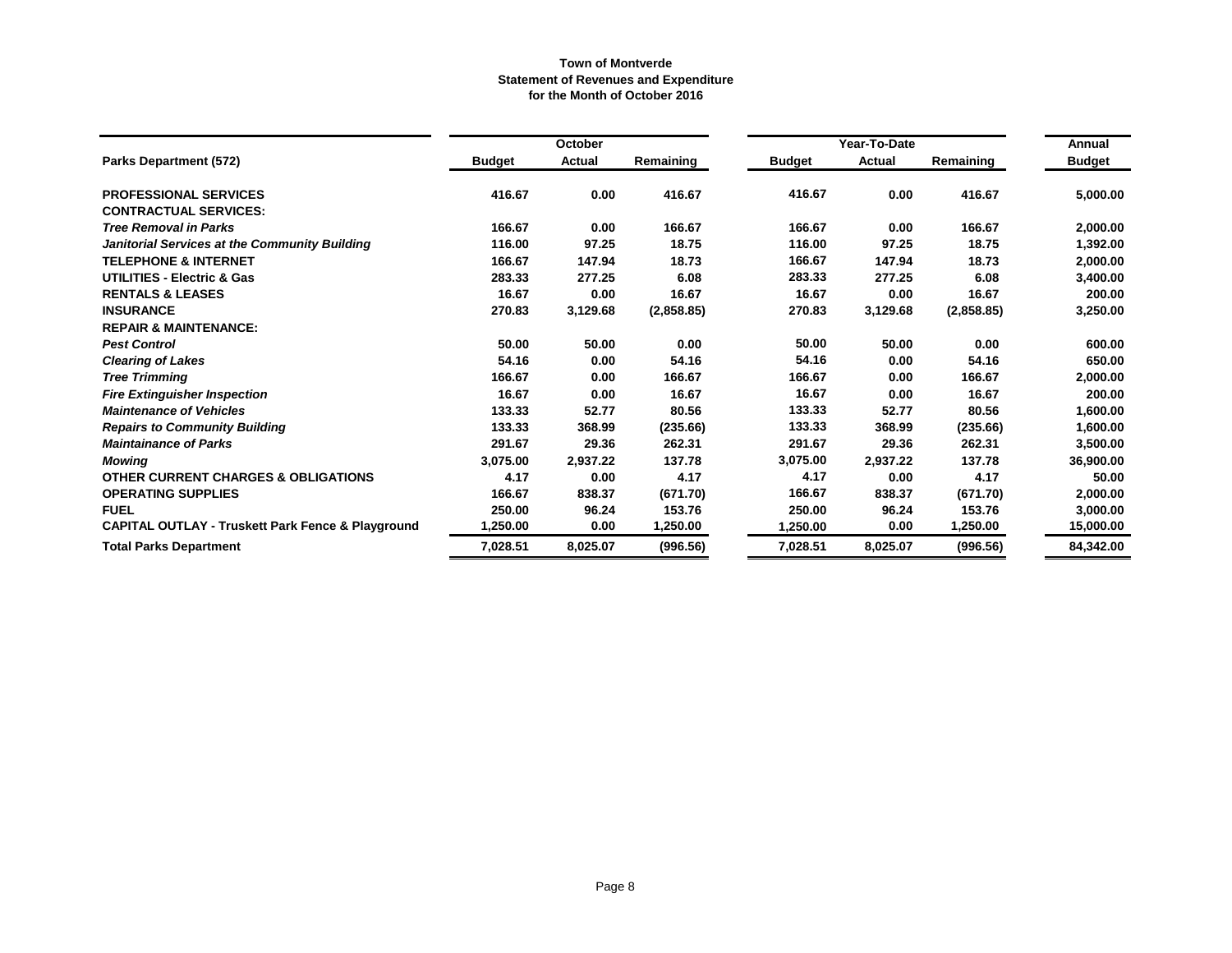# **WATER DEPARTMENT**

|                                      | October       |               |             | Year-To-Date  | Annual        |             |               |
|--------------------------------------|---------------|---------------|-------------|---------------|---------------|-------------|---------------|
| <b>Water Fund Revenues</b>           | <b>Budget</b> | <b>Actual</b> | Remaining   | <b>Budget</b> | <b>Actual</b> | Remaining   | <b>Budget</b> |
| <b>WATER SERVICE CHARGES</b>         | 24.750.00     | 28,102.67     | 3,352.67    | 24,750.00     | 28.102.67     | 3,352.67    | 297,000.00    |
| <b>CONNECTION/DISCONNECTION FEES</b> | 375.00        | 616.00        | 241.00      | 375.00        | 616.00        | 241.00      | 4.500.00      |
| <b>WATER IMPACT FEES</b>             | 1,133.33      | 0.00          | (1, 133.33) | 1,133.33      | 0.00          | (1, 133.33) | 13,600.00     |
| <b>INSTALLATION CHARGES</b>          | 525.00        | 0.00          | (525.00)    | 525.00        | 0.00          | (525.00)    | 6,300.00      |
| <b>INTEREST EARNINGS</b>             | 125.00        | 146.94        | 21.94       | 125.00        | 146.94        | 21.94       | 1,500.00      |
| <b>MISCELLANEOUS REVENUE</b>         | 33.33         | 0.00          | (33.33)     | 33.33         | 0.00          | (33.33)     | 400.00        |
| <b>Total Water Fund Revenues</b>     | 26,941.66     | 28,865.61     | 923.95. ا   | 26.941.66     | 28,865.61     | 1,923.95    | 323,300.00    |

|                                               |               | October       |            | Year-To-Date  | Annual        |            |               |
|-----------------------------------------------|---------------|---------------|------------|---------------|---------------|------------|---------------|
| <b>Water Fund Expenditure (533)</b>           | <b>Budget</b> | <b>Actual</b> | Remaining  | <b>Budget</b> | <b>Actual</b> | Remaining  | <b>Budget</b> |
| <b>REGULAR SALARIES &amp; WAGES</b>           | 10,497.00     | 11,592.35     | (1,095.35) | 10,497.00     | 11,592.35     | (1,095.35) | 125,964.00    |
| <b>HEALTH INSURANCE</b>                       | 1,944.17      | 1,690.55      | 253.62     | 1,944.17      | 1,690.55      | 253.62     | 23,330.00     |
| <b>RETIREMENT PLAN</b>                        | 790.00        | 655.20        | 134.80     | 790.00        | 655.20        | 134.80     | 9,480.00      |
| <b>UNIFORMS &amp; CLOTHINGS</b>               | 166.67        | 0.00          | 166.67     | 166.67        | 0.00          | 166.67     | 2,000.00      |
| <b>FICA MATCHING</b>                          | 803.00        | 882.86        | (79.86)    | 803.00        | 882.86        | (79.86)    | 9,636.00      |
| <b>WORKERS COMPENSATION</b>                   | 208.33        | 2,206.00      | (1,997.67) | 208.33        | 2,206.00      | (1,997.67) | 2,500.00      |
| <b>PROFESSIONAL SERVICES:</b>                 |               |               |            |               |               |            |               |
| <b>Engineering Services - As Necessary</b>    | 833.33        | 1,673.71      | (840.38)   | 833.33        | 1,673.71      | (840.38)   | 10,000.00     |
| <b>Bank Fees</b>                              | 333.33        | 361.47        | (28.14)    | 333.33        | 361.47        | (28.14)    | 4,000.00      |
| <b>Annual Consumer Confidence Report</b>      | 16.67         | 0.00          | 16.67      | 16.67         | 0.00          | 16.67      | 200.00        |
| <b>ACCOUNTING &amp; AUDITING</b>              | 666.67        | 0.00          | 666.67     | 666.67        | 0.00          | 666.67     | 8,000.00      |
| <b>CONTRACTUAL SERVICES:</b>                  |               |               |            |               |               |            |               |
| <b>Well/Water Testing - Plant Technicians</b> | 650.00        | 650.00        | 0.00       | 650.00        | 650.00        | 0.00       | 7,800.00      |
| <b>Digging for Water Lines</b>                | 20.83         | 0.00          | 20.83      | 20.83         | 0.00          | 20.83      | 250.00        |
| <b>Software Payments</b>                      | 41.67         | 47.10         | (5.43)     | 41.67         | 47.10         | (5.43)     | 500.00        |
| <b>TRAVEL</b>                                 | 200.00        | 0.00          | 200.00     | 200.00        | 0.00          | 200.00     | 2,400.00      |
| <b>TELEPHONE</b>                              | 250.00        | 231.20        | 18.80      | 250.00        | 231.20        | 18.80      | 3,000.00      |
| <b>POSTAGE &amp; FREIGHT</b>                  | 300.00        | 750.00        | (450.00)   | 300.00        | 750.00        | (450.00)   | 3,600.00      |
| <b>UTILITIES</b>                              | 1,250.00      | 1,119.31      | 130.69     | 1,250.00      | 1,119.31      | 130.69     | 15,000.00     |
| <b>RENTALS &amp; LEASES - Copier Machine</b>  | 208.33        | 195.12        | 13.21      | 208.33        | 195.12        | 13.21      | 2,500.00      |
| <b>INSURANCE</b>                              | 10,140.00     | 9,780.25      | 359.75     | 10,140.00     | 9,780.25      | 359.75     | 10,140.00     |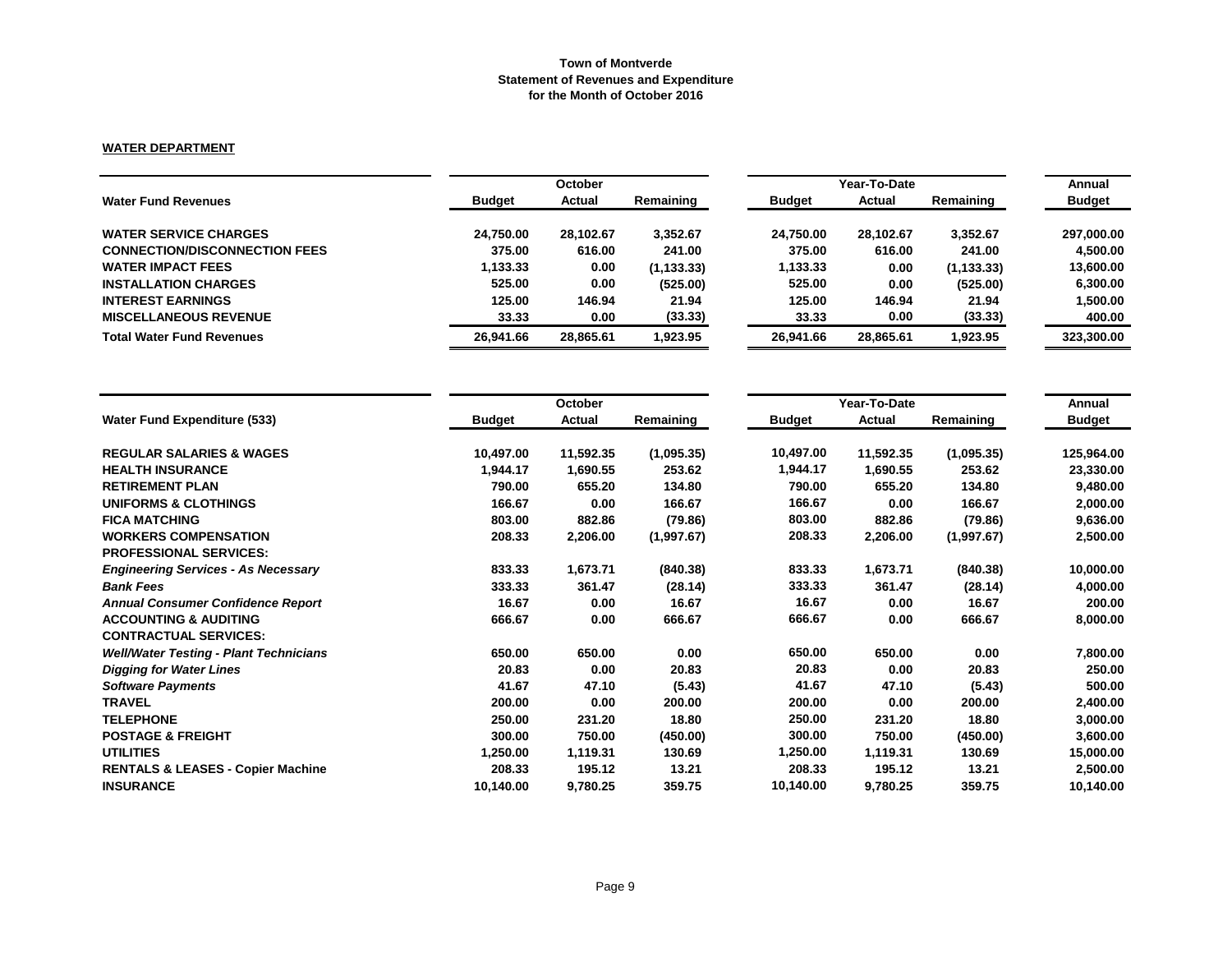| <b>REPAIR &amp; MAINTENANCE:</b>                  |           |           |             |           |           |             |                  |
|---------------------------------------------------|-----------|-----------|-------------|-----------|-----------|-------------|------------------|
| <b>Pest Control</b>                               | 12.50     | 12.00     | 0.50        | 12.50     | 12.00     | 0.50        | 150.00           |
| <b>Well, Water Main Repairs</b>                   | 375.00    | 2,550.90  | (2, 175.90) | 375.00    | 2,550.90  | (2, 175.90) | 4,500.00         |
| Software Maintenance - EZ Route, USTI             | 275.00    | 0.00      | 275.00      | 275.00    | 0.00      | 275.00      | 3,300.00         |
| <b>Water Tank Maintenance</b>                     | 1,050.00  | 0.00      | 1,050.00    | 1,050.00  | 0.00      | 1,050.00    | 12,600.00        |
| <b>Pipe Repairs</b>                               | 166.67    | 0.00      | 166.67      | 166.67    | 0.00      | 166.67      | 2,000.00         |
| <b>Vehicle Repairs</b>                            | 166.67    | 16.76     | 149.91      | 166.67    | 16.76     | 149.91      | 2,000.00         |
| <b>Water Pump Motor Maintenance</b>               | 0.00      | 0.00      | 0.00        | 0.00      | 0.00      | 0.00        | 0.00             |
| <b>Fire Extinguisher Inspection</b>               | 4.16      | 0.00      | 4.16        | 4.16      | 0.00      | 4.16        | 50.00            |
| <b>Computer Repair</b>                            | 100.00    | 0.00      | 100.00      | 100.00    | 0.00      | 100.00      | 1,200.00         |
| <b>APS Major PMI Inspection</b>                   | 125.00    | 0.00      | 125.00      | 125.00    | 0.00      | 125.00      | 1,500.00         |
| <b>PRINTING &amp; COPYING</b>                     | 100.00    | 94.95     | 5.05        | 100.00    | 94.95     | 5.05        | 1,200.00         |
| <b>OTHER CURRENT CHARGES:</b>                     |           |           |             |           |           |             |                  |
| <b>Licenses</b>                                   | 200.00    | 0.00      | 200.00      | 200.00    | 0.00      | 200.00      | 2,400.00         |
| <b>Recording of Water Liens etc.</b>              | 25.00     | 0.00      | 25.00       | 25.00     | 0.00      | 25.00       | 300.00           |
| <b>MS4 Stormwater Permit</b>                      | 475.00    | 0.00      | 475.00      | 475.00    | 0.00      | 475.00      | 5,700.00         |
| <b>OFFICE SUPPLIES</b>                            | 158.33    | 0.00      | 158.33      | 158.33    | 0.00      | 158.33      | 1,900.00         |
| <b>OPERATING SUPPLIES</b>                         | 700.00    | 18.24     | 681.76      | 700.00    | 18.24     | 681.76      | 8,400.00         |
| <b>FUEL</b>                                       | 208.33    | 129.15    | 79.18       | 208.33    | 129.15    | 79.18       | 2,500.00         |
| <b>SUBSCRIPTIONS, MEMBERSHIPS, &amp; TRAINING</b> | 191.67    | 0.00      | 191.67      | 191.67    | 0.00      | 191.67      | 2,300.00         |
| <b>MACHINERY AND EQUIPMENT - Capital Outlay:</b>  |           |           |             |           |           |             |                  |
| <b>SCADA Alarm</b>                                | 3,333.33  | 0.00      | 3,333.33    | 3,333.33  | 0.00      | 3,333.33    | 40,000.00        |
| <b>Line Locator</b>                               | 416.67    | 0.00      | 416.67      | 416.67    | 0.00      | 416.67      | 5,000.00         |
| <b>Backflow Check Valves</b>                      | 710.00    | 0.00      | 710.00      | 710.00    | 0.00      | 710.00      | 8,520.00         |
| <b>Water Meters</b>                               | 1.666.67  | 0.00      | 1,666.67    | 1,666.67  | 0.00      | 1,666.67    | 20,000.00        |
| <b>Total Water Fund Expenditure</b>               | 39,780.00 | 34,657.12 | 5,122.88    | 39,780.00 | 34,657.12 | 5,122.88    | 365,820.00<br>== |

# **WATER FUND RESERVES**

|                                                                        | <b>Budget</b> |
|------------------------------------------------------------------------|---------------|
| <b>WATER FUND RESERVES</b><br>210.600.00<br>0.00<br>210.600.00         | 210.600.00    |
| 0.00<br><b>RESERVE FOR IMPACT FEES</b><br>90.400.00<br>90.400.00       | 90.400.00     |
| 0.00<br>250,000,00<br>250.000.00<br><b>RESERVE FOR BLACKSTILL EAST</b> | 250.000.00    |
| 0.00<br>88.300.00<br><b>RESERVE FOR OPERATIONS</b><br>88.300.00        | 88,300,00     |
| 639,300.00<br>0.00<br>639,300.00<br><b>Total Reserves</b>              | 639,300.00    |